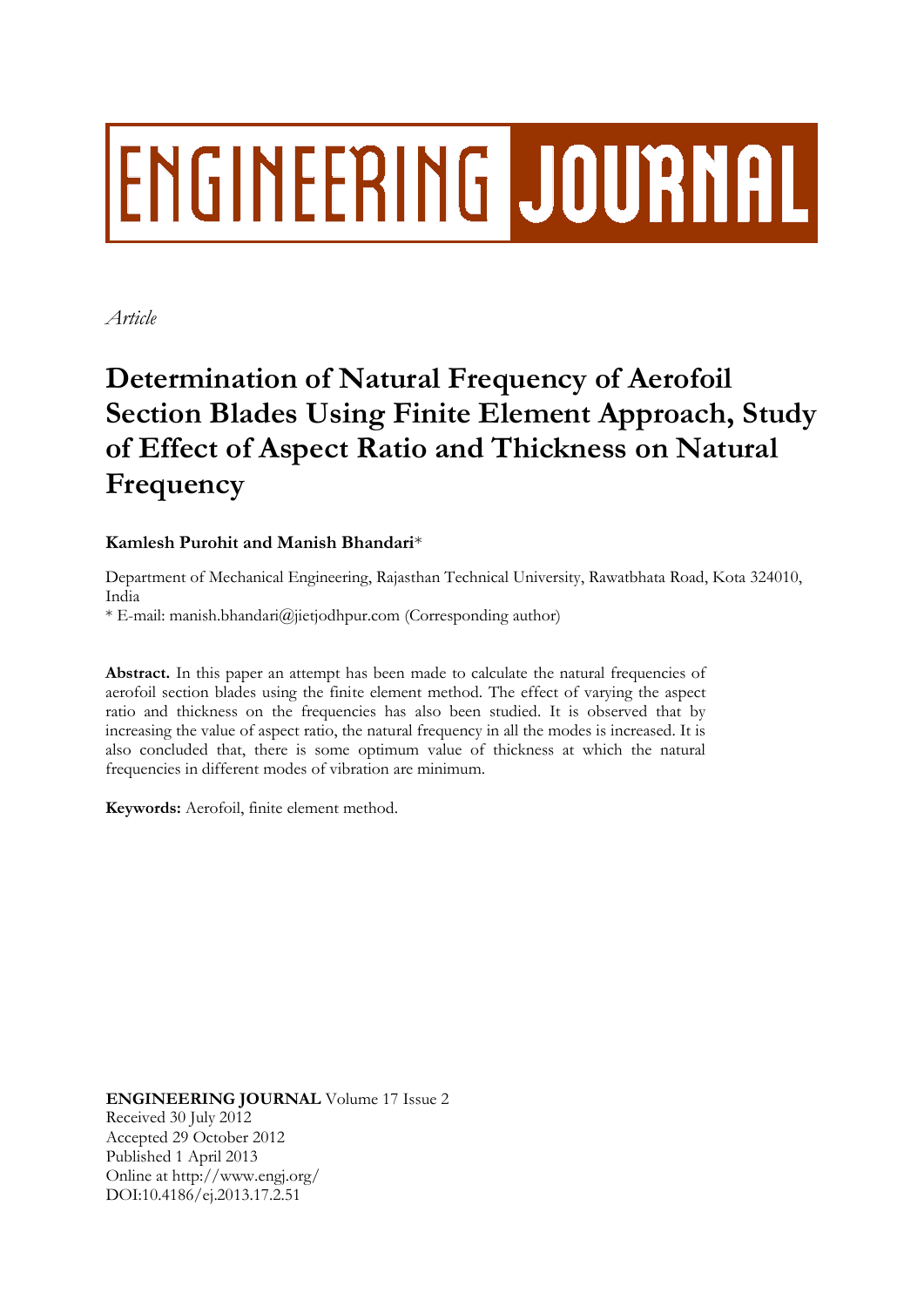# **1. Introduction**

With ever increase in demand for larger capacity steam turbines and more efficient rotary compressors, blade vibrations and the resulting fatigue have become more and more an important subject in the design of turbomachinaries. Fatigue failure of turbomachine blades is one of the most vexing problems of the turbomachine manufactures. Aflobi [1] gave reasons for failure of blades and concluded that resonance of blade vibration frequency with nozzle excitation frequency is the major cause of blade failure. Cranch [2] making use of bending mode determined the first three modes of vibration of rotating beam by the use of Rayleigh energy approach. Carneige [3] derived a theoretical expression for the work done due to centrifugal effects for small vibrations of rotating cantilever beams and established an equation for the fundamental frequency of vibration by the use of Rayleigh-Ritz method. Sisto [4] solved the equation of motion of a pretwisted cantilever blade using Ritz principle. Roastard [5] calculated the first five frequencies of twisted cantilever beam using Galkerine finite element method and concluded that the effect of twist is proportional to the width to thickness ratio. Klein [6] studied the free vibration of elastic beams with nonuniform characteristics by a new method that comprised the advantages of both finite element method and Rayleigh-Ritz analysis. Lag [7] worked on vibration characteristics of non-uniform blades and determined the natural frequency using Galkerin finite element method. Lee [8] studied vibration characteristics of a tapered beam and obtained formula for fundamental frequency. He further concluded that a decrease of cross sectional dimension in thickness with constant breadth increases the fundamental bending frequency whereas decreases higher modes of bending frequencies. Rao [9] concluded that a decrease of cross sectional dimension in breadth with constant thickness increase the fundamental bending frequency as well as the higher modes of bending frequencies. Downs [10] worked upon transverse vibration of cantilever beams of unequal breadth and taper. He obtained results by dynamic discretization technique and concluded that by increasing mode order the vibration becomes concentrated towards the tip. Dhar [11] studied the effect of non-linearities in material properties and stiffness on natural frequencies of turbine blade using non-linear finite element method and concluded that at transient stage there was a remarkable change in blade frequency.

Thomas [12] developed a model using finite element method for Timoshenko beams and concluded that the disc radius has predominant effect on flapwise mode of vibration. The frequency increases with increase in disc radius. Murthy [13] used Integration Matrix method to study the vibration characteristics with the effect of asymmetry of cross section and concluded that bending frequencies decrease with asymmetry and torsional frequencies increase with asymmetry. Shran [14] studied the free vibration of turbine blades with the temperature effect using finite element method and concluded that as the material is heated the frequencies start decreasing because the value of modulus of elasticity of material decreases.

The continuum approach for a freestanding blade requires a lot of analytical work before a numerical procedure can be adopted to perform frequency analysis. Discretizing the blade and using appropriate element relations is simpler than the analytical work that goes with continuum methods and thus several research workers favour the discrete methods.

# **1.1. Discrete Analysis of Blades**

Other distinct advantages of discrete methods are their compatibility to complicated methods like laced and pocketed blades and the availability of well tested finite element programs to model any complicated blade group. The discrete analysis techniques can be broadly classified into the following methods as applied to turbine blade problems using beam theories.

# 1.1.1. Holzer method

Holzer method has been developed for torsional vibration calculations of a given system. The given system is discretized into several rigid inertials connected by massless elastic torsional shaft. The dynamic properties are transferred from station to station using field and point dynamic properties. The boundary conditions are used to set up a criterion and determine whether an assumed frequency satisfies this criterion for a natural frequency. The application of Holzer method to bending vibration problem is tedious as the bending problem involves four state quantities compared with only two state quantities in torsional problem.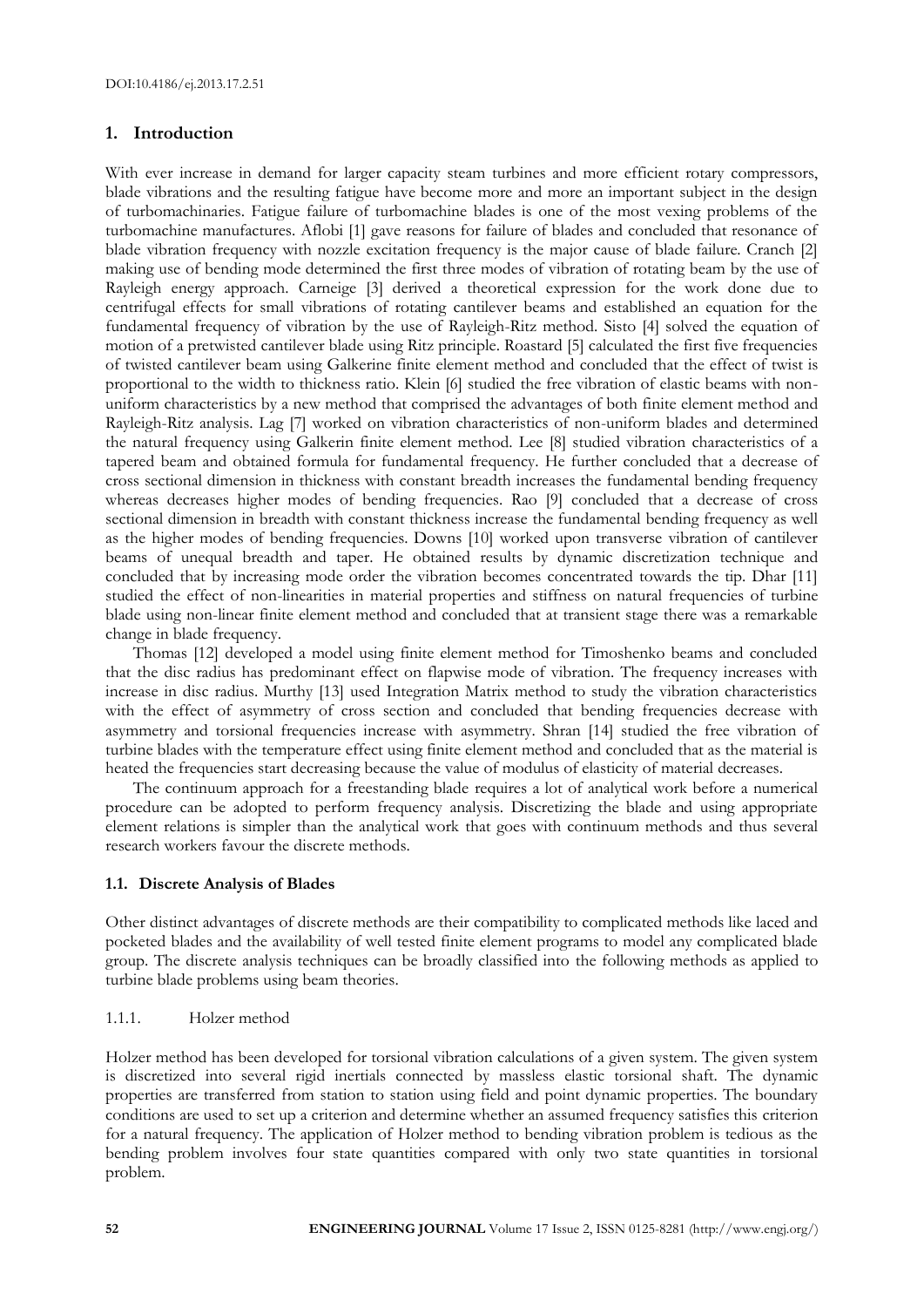#### 1.1.2. Myklestad/Prohl method

To determine natural frequency of beams Myklestad/Prohl method is used. The beam is discretized into several masses connected by massless beam elements having the original flexural rigidity of the beam between the stations. Depending on the boundary conditions a suitable criterion can be set up and the natural frequency is determined by trial and error root search technique.

#### 1.1.3. Matrix method

The matrix is a means of numerically integrating a function that is expressed in terms of the values of the function at equal increments of the independent variable. They can be derived by expressing a function as a polynomial in the form of Newton's forward interpolation formula. The integration matrix has been applied to obtain the natural frequency of a propeller blade for cross-coupled bending modes.

#### 1.1.4. Finite difference method

The Finite difference method uses a series of regularly spaced grid points and approximates the partial differential equation at each point. The resulting algebraic equations are than solved at each grid point by applying boundary conditions. Rapid solutions are possible because the algebraic equations are usually linear and simple. Thus Finite difference methods are relatively inexpensive but they do not readily cope with complex problems unless a large number of grid points are used.

# 1.1.5. Finite element method

The Finite element method has become very popular in recent years. It can be used to determine the combined bending and torsional vibration modes taking into account the effect of root flexibility. The Finite element method seeks to approximate the solution of partial differential equation integrated over a series of arbitrarily shaped finite elements. The result is a system of simultaneous linear equations, which usually do not have regular structure. Therefore their solutions are more expensive and time consuming. However the number of nodes required in finite element method is usually much less than the number of grid points in finite difference method for comparable accuracy. Finite element method is advantageous for complex problems.

A survey of the available literature shows that a lot work has been carried out on the analysis of vibration characteristics of turbomachine blades using different methods. In the present work an attempt has been made to calculate the frequencies of turbomachine blades using finite element method, to analyze the different aerofoil sections having different chord length, length and thickness. The details of formulation are discussed below.

#### **2. Finite Element Formulation**

The geometry of the blade is essentially an aerofoil section, which is axisymmetric and has same taper along its length. This blade can be modelled by three-dimensional solid modelling method. The discretization of the blade is done with 8 noded isoparametric hexagonal solid elements in which each node of the element has three degrees of freedom i.e. displacements *u*, *v* and *w* in the *x*, *y* and *z* directions respectively. For an eight node hexagonal element we have considered the mapping onto a cube of 2-unit side placed symmetrically with *r*, *s* and *t* coordinates as shown in Fig. 1.

On the master cube element the Lagrange shape function is applied, which can be written as:<br> $N = \frac{1}{2} (1 + \kappa r)(1 + \kappa s)(1 + t)$ 

$$
N_i = \left(\frac{1}{8}\right)(1 + r_i r)(1 + s_i s)(1 + t_i t)
$$
\n(1)

where *i*=1 to 8, and *r*, *s*, and *t* represent the coordinates of the nodes *i*.

The element nodal displacements are represented by the vector

$$
q = [q_1, q_2, q_3, \dots, q_{24}]^T
$$
 (2)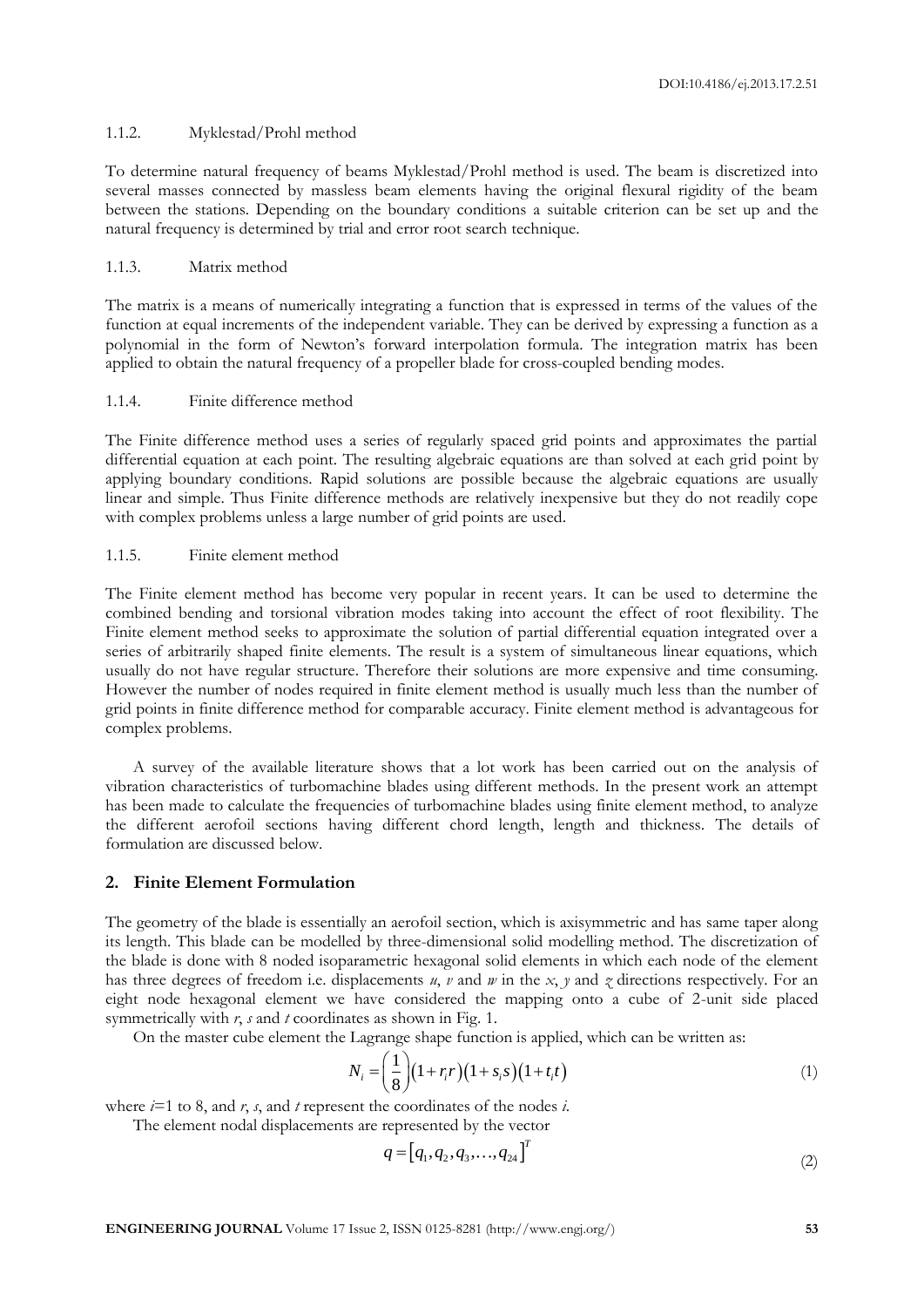With the use of the shape function  $N_i$ , the displacements at any point inside the element in terms of its nodal values can be defined as:

$$
\begin{cases}\n u = N_1 q_1 + N_2 q_2 + \dots + N_8 q_{22} \\
 v = N_1 q_2 + N_2 q_5 + \dots + N_8 q_{23} \\
 w = N_1 q_3 + N_2 q_6 + \dots + N_8 q_{24}\n\end{cases}
$$
\n
$$
\begin{bmatrix}\n U \end{bmatrix} = \begin{bmatrix}\n u \\
 v \\
 w\n\end{bmatrix} = [N][q]^T
$$
\n(3)

or

where  $[N]$  is the shape function matrix;  $[q]$  is the nodal displacement vector.

Also the coordinate mapping is done with the same shape functions as given below:



Fig. 1. Eight node hexagonal element.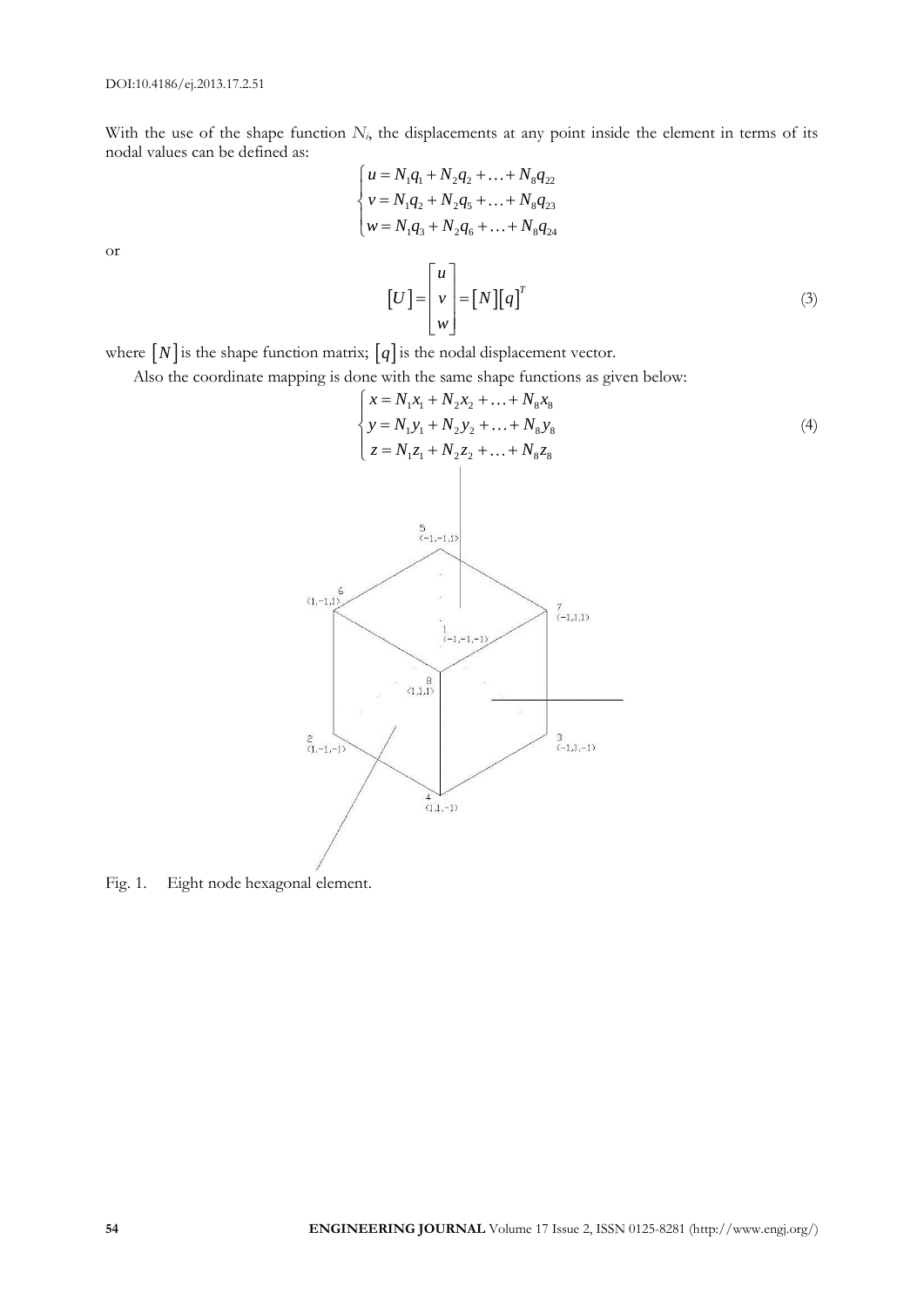The components of strains for a three dimensional stress element can be expressed as:

$$
\begin{bmatrix}\n\xi_x \\
\xi_y \\
\xi_z \\
\vdots \\
\eta_x\n\end{bmatrix} = \begin{bmatrix}\n\frac{\partial y}{\partial x} \\
\frac{\partial y}{\partial y} \\
\frac{\partial w}{\partial z} \\
\frac{\partial w}{\partial y} + \frac{\partial v}{\partial x} \\
\frac{\partial w}{\partial z} + \frac{\partial w}{\partial y} \\
\eta_x\n\end{bmatrix}
$$
\n(5)

In order to find the derivatives of the displacements in global coordinates, we have to first obtain the derivatives of the displacements in natural coordinates. Differentiating Eq. (5) with respect to coordinates *r*, *s* and *t*, we get

$$
\begin{bmatrix}\n\frac{\partial u}{\partial r} & \frac{\partial v}{\partial r} & \frac{\partial w}{\partial r} \\
\frac{\partial u}{\partial s} & \frac{\partial v}{\partial s} & \frac{\partial w}{\partial s} \\
\frac{\partial u}{\partial t} & \frac{\partial v}{\partial t} & \frac{\partial w}{\partial t}\n\end{bmatrix} = \Sigma \begin{bmatrix}\n\frac{\partial N_i u_i}{\partial r} & \frac{\partial N_i v_i}{\partial r} & \frac{\partial N_i w_i}{\partial r} \\
\frac{\partial N_i u_i}{\partial s} & \frac{\partial N_i v_i}{\partial s} & \frac{\partial N_i w_i}{\partial s} \\
\frac{\partial u}{\partial t} & \frac{\partial v}{\partial t} & \frac{\partial w}{\partial t}\n\end{bmatrix}
$$
\n(6)

Now using Jacobian inverse, we get

verse, we get  
\n
$$
\begin{bmatrix}\n\frac{\partial u}{\partial r} & \frac{\partial v}{\partial r} & \frac{\partial w}{\partial r} \\
\frac{\partial u}{\partial s} & \frac{\partial v}{\partial s} & \frac{\partial w}{\partial s} \\
\frac{\partial u}{\partial t} & \frac{\partial v}{\partial t} & \frac{\partial w}{\partial t}\n\end{bmatrix} = \begin{bmatrix}\nJ_{11}^* & J_{12}^* & J_{13}^* \\
J_{21}^* & J_{22}^* & J_{23}^* \\
J_{31}^* & J_{32}^* & J_{33}^*\n\end{bmatrix} \begin{bmatrix}\n\frac{\partial u}{\partial r} & \frac{\partial v}{\partial r} & \frac{\partial w}{\partial r} \\
\frac{\partial u}{\partial s} & \frac{\partial v}{\partial s} & \frac{\partial w}{\partial s} \\
\frac{\partial u}{\partial t} & \frac{\partial v}{\partial t} & \frac{\partial w}{\partial t}\n\end{bmatrix}
$$
\n(7)

Expanding the above equations and substituting the values of  $u$ ,  $v$  and  $w$  in that from Eq. (3), we get a sub matrix of strain displacement matrix.

$$
\begin{bmatrix}\n\frac{\partial N_i}{\partial x} & 0 & 0 \\
0 & \frac{\partial N_i}{\partial y} & 0 \\
0 & 0 & \frac{\partial N_i}{\partial z} \\
\frac{\partial N_i}{\partial y} & \frac{\partial N_i}{\partial x} & 0 \\
0 & \frac{\partial N_i}{\partial z} & \frac{\partial N_i}{\partial y} \\
0 & \frac{\partial N_i}{\partial z} & 0 & \frac{\partial N_i}{\partial x}\n\end{bmatrix}
$$
\n(8)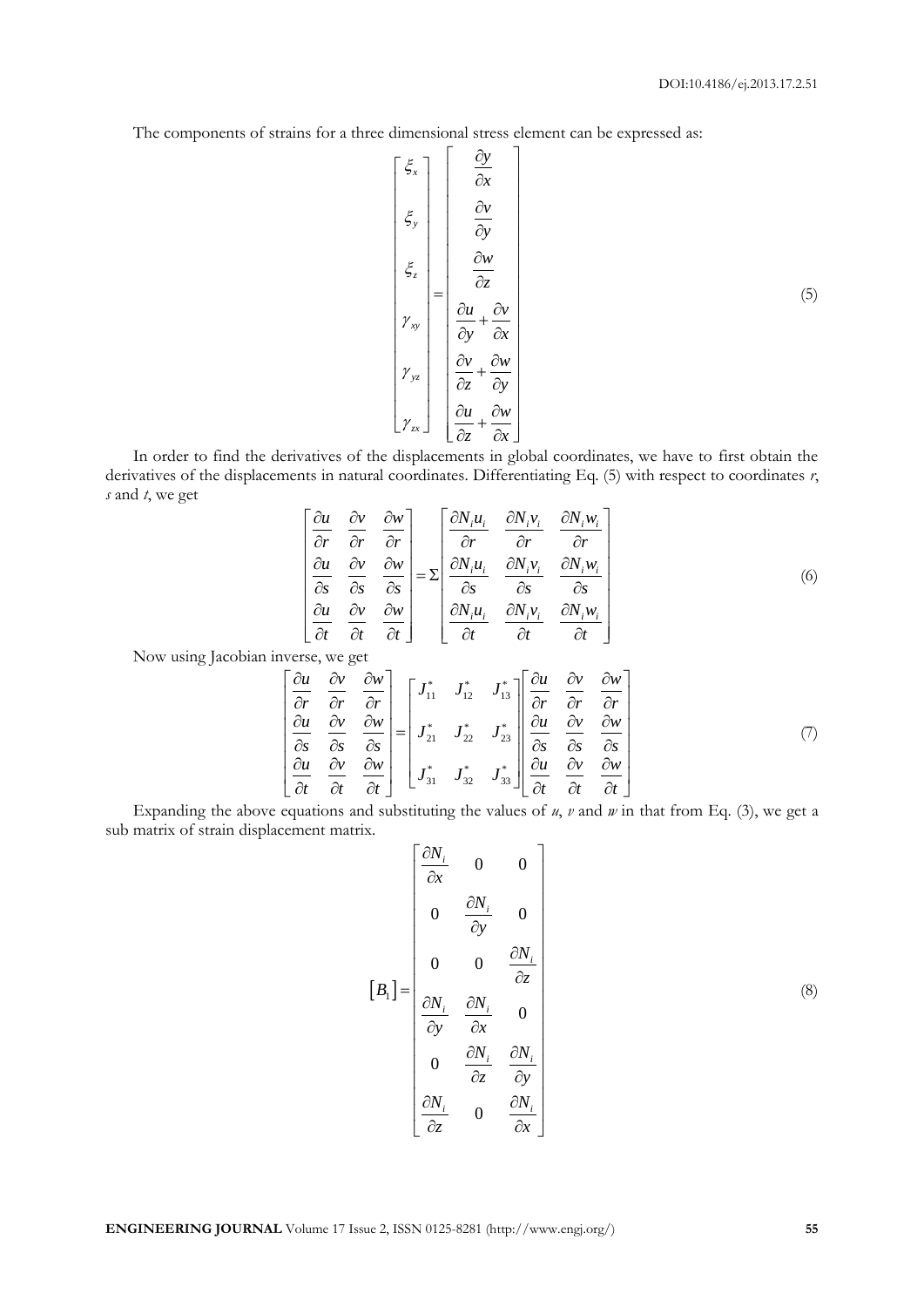Similar to Eq.  $(8)$ , we can obtain eleven sub matrices of size  $6\times3$ . Using these sub matrices we can formulate strain displacement matrix as given below:

$$
\begin{bmatrix} B \\ \end{bmatrix} = [B_1][B_2][B_3] \dots [B_{11}] \tag{9}
$$

Thus the strain-displacement takes the form

$$
\mathcal{E} = [B][q]^T \tag{10}
$$

The element characteristics matrix i.e. stiffness matrix of 8 node isoparametric hexahedral element can be obtained by performing numerical interaction of the following equation by Gauss quadrature 2×2×2 method.

$$
[K]_{33\times 33} = \iiint [B]^T [D][B]| \det J| dr ds dt
$$
\n
$$
\begin{bmatrix}\n1-\mu & \mu & 0 & 0 & 0 \\
1-\mu & \mu & \mu & 0 & 0\n\end{bmatrix}
$$
\n(11)

where [*D*] is element property matrix defined as

ement property matrix defined as

\n
$$
\frac{E}{(1+\mu)(1-2\mu)} = \begin{bmatrix}\n1-\mu & \mu & \mu & 0 & 0 & 0 \\
\mu & 1-\mu & \mu & 0 & 0 & 0 \\
\mu & \mu & 1-\mu & 0 & 0 & 0 \\
0 & 0 & 0 & 0.5-\mu & 0 & 0 \\
0 & 0 & 0 & 0 & 0.5-\mu & 0 \\
0 & 0 & 0 & 0 & 0 & 0.5-\mu\n\end{bmatrix}
$$
\n(12)

where  $E$  is the elastic modulus;  $\mu$  is the Poisson's ratio.

#### **3. Elemental Mass/Inertia Matrix**

The kinetic energy of the blade is given by

$$
T = \frac{1}{2} \int_{v} u^{T} u \rho dv
$$
 (13)

where  $\rho$  is the density of the blade material and  $\mu$  is the velocity vector of point at *x*. Substituting the value of *U* in Eq. (13), the kinetic energy expression can be written as

$$
T = \frac{1}{2} q^T \left( \int_{\nu} \rho N^T N d\nu \right) q \tag{14}
$$

where the bracketed expression is termed as element mass matrix.

$$
[m] = \int_{v} \rho N^{T} N dv
$$

In the discretized natural coordinates, the expression of element mass matrix can be written as:<br> $[m] = \iiint \rho N^T N |\det J| dr ds dt$ 

$$
[m] = \iiint \rho N^T N |\det J| dr ds dt
$$
 (15)

The mass matrix of the 8 node hexahedral element can be computed by integrating Eq. (15) using Gauss quadrature 2×2×2 method.

#### **4. Vibration Analysis**

For performing the vibration analysis of a continuum, it is necessary that continuum system is discretized into small elements so that the stiffness and mass/inertia matrices of individual elements can be computed easily as described above. The assembled matrix of these elements represents properties of complete continuum. Thus the original equation of the motion of the continuum is discretized into a system of governing equations of motion for nodal displacement.

The general equation of motion for a discretized damped vibration structure is given by:  
\n
$$
\left[M\right] \left\{\frac{d^2x}{dt^2}\right\} + \left[C\right] \left\{\frac{dx}{dt}\right\} + \left[K\right] \left\{x\right\} = \left[F\right]
$$
\n(16)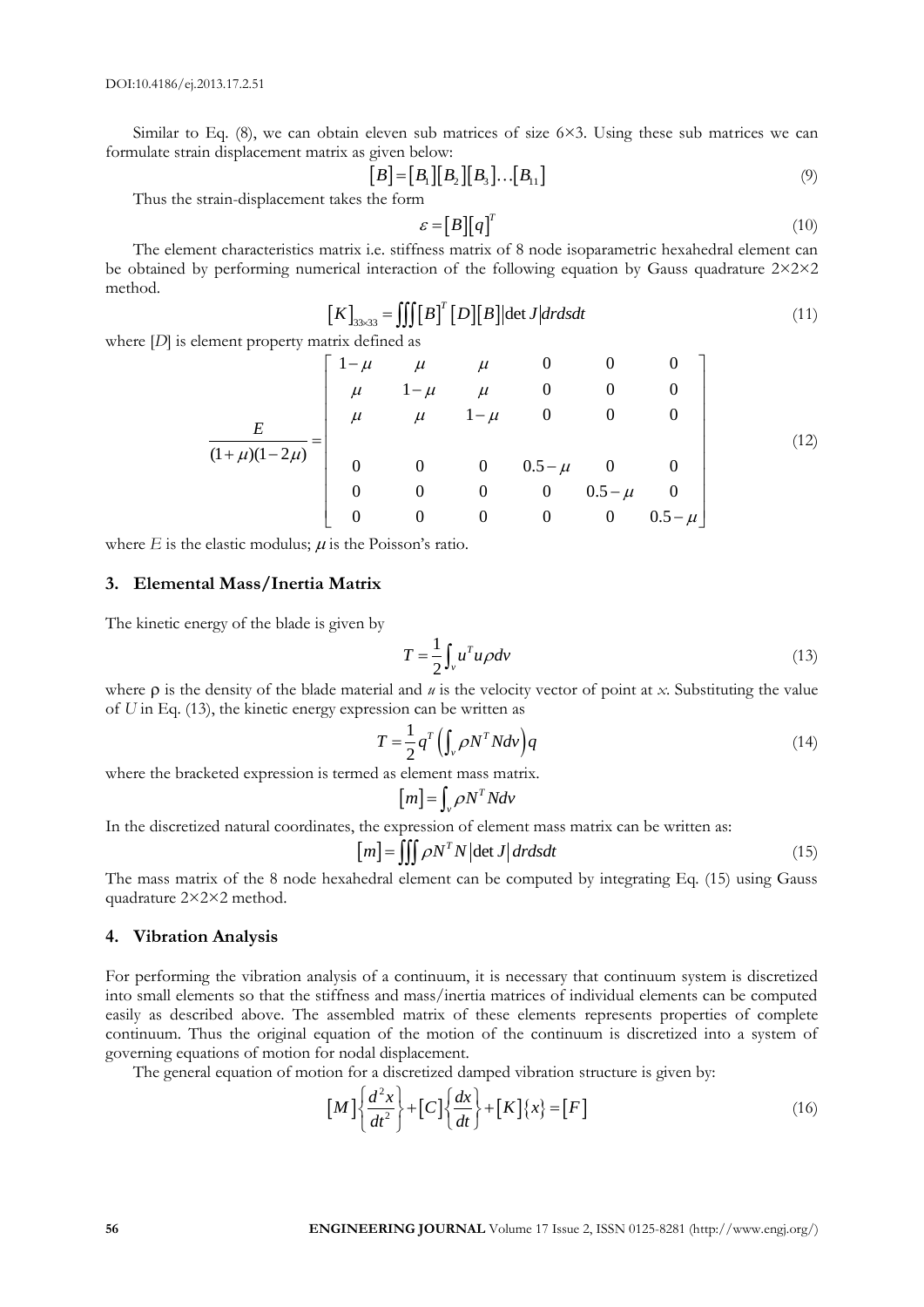where [M], [C] and [K] represent overall mass matrix, damping coefficient matrix and stiffness matrix respectively.  $\{x\}$ ,  $\{\frac{dx}{dx}\}$  $\left\{\frac{dx}{dt}\right\}$  and 2 2  $d^2x$  $\left\{\frac{d^2x}{dt^2}\right\}$ are displacements, velocity and acceleration vectors of the assemblage

respectively. [*F*] is external excitation force vector.

In mechanical systems such as turbine blade, the damping contributed by the system is negligible, though material of the blade produces some amount of hysteresis losses. Neglecting damping and considering it as a free vibration problem, the equation of motion for discretized system is expressed as:

$$
\left[M\right]\left\{\frac{d^2x}{dt^2}\right\} + \left[K\right]\left\{x\right\} = 0\tag{17}
$$

The vibration analysis of the blade requires the solution of above differential equation of motion for natural frequencies the eigenvalue analysis i.e. determination of natural frequency of freely vibrating blade is essentially a characteristic or eigenvalue problem. The equation of motion of blade/wing is given by:

$$
[K]\{\phi\} - \lambda [M]\{\phi\} = 0
$$
\n(18)

When a blade/wing is discretized by finite element method, it yield symmetric, positive, definite and banded mass and stiffness matrices. In order to be able to solve above equation in most economical and efficient manner, it is desirable that related Eigen value routine does not destroy these properties in subsequent computation.

Ideally, an efficient eigenvalue estimation algorithm is expected to possess the following necessary features:

(1) The algorithm should be able to compute a few desired roots.

(2) It should exploit matrix sparsity.

(3) It should be numerically stable so that it yields a reliable and accurate solution.

In the present studies inverse iteration technique as discussed in the next section is used for finding the eigenvalues and eigenvectors.

#### **4.1. Inverse Iteration Method**

The inverse iteration technique is effectively used to calculate an eigenvector and at the same time the corresponding eigenvalue can also be evaluated. We assume that stiffness matrix *K* is positive definite, whereas mass matrix *M* is a symmetric banded mass matrix.

In this method the basic relation considered is

$$
K\phi = \lambda M \tag{19}
$$

in which we have to calculate the smallest eigenvalues  $\lambda_1, \lambda_2, \ldots, \lambda_p$  and corresponding eigenvectors  $\phi_1, \phi_2, \ldots, \phi_p$  $\phi$  by satisfying Eq. (19) by directly operating on it. We assume a vector for  $\phi$ , say,  $x_1$  and assume a value for  $\lambda$ =1. We can then evaluate the right hand side of Eq. (19). Hence we may calculate

$$
R_1 = (1)Mx_1 \tag{20}
$$

Since  $x_1$  is an arbitrarily assumed vector, we do not have, in general  $Kx_1 = R_1$ . If  $Kx_1$  were equal to  $R_1$  then *x*<sup>1</sup> would be an eigenvector except for trivial cases and our assumptions would have been very lucky. Instead, we have an equilibrium equation as:

$$
Kx_2 = R_1, \quad x_2 \neq x_1 \tag{21}
$$

where  $x_2$  is the displacement solution corresponding to the applied forces  $R_1$ . Since we know that we have to use iteration to solve for an eigenvector we may assume that *x*<sup>2</sup> may be a better approximation to an eigenvector than  $x_1$  was. By repeating the cycle we obtain an increasingly better approximation to an eigenvector. This procedure is the basis of inverse iteration technique.

In the following we first consider the basic equations used in inverse iteration and then present a more effective form of the technique. In the solution we assume a starting iteration vector *x*<sup>1</sup> and then evaluate in each iteration step  $k = 1, 2, \ldots$ 

$$
K\overline{x}_{k+1} = Mx_k \tag{22}
$$

and

$$
x_{k+1} = \frac{\overline{x}_{k+1}}{\left(\overline{x}_{k+1}^T M \overline{x}_{k+1}\right)^{0.5}}
$$
(23)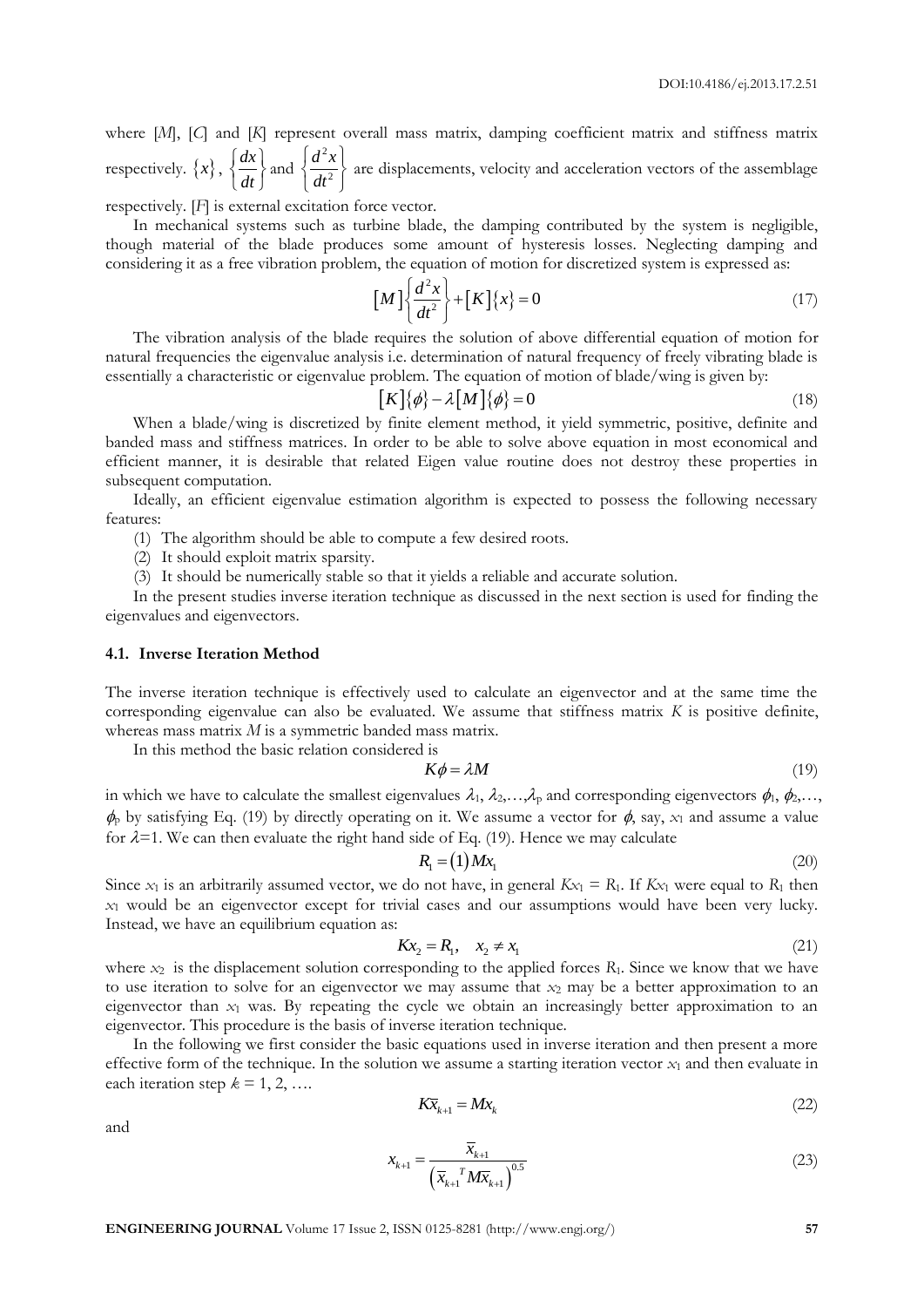provided that *x*<sub>1</sub> is not M-orthogonal to  $\phi_1$ ; hence, *x*<sub>1</sub>*TM* $\phi_1 \neq 0$  and *x*<sup> $k$ +1  $\rightarrow \phi_1$  as  $k \rightarrow \infty$ .</sup>

The basic step in the iteration is the solution of the equation in Eq. (22) in which we evaluate a vector  $x_{k+1}$  with a direction closer to an eigenvector than had the previous iteration vector  $x_k$ . The calculation in Eq. (23) merely ensures that the M-weight length of the new iteration vector  $x_{k+1}$  is unity. That is we want  $x_{k+1}$  to satisfy the mass orthonormality relation i.e.

$$
x_{k+1}^T M x_{k+1} = 1 \tag{24}
$$

Substituting for  $x_{k+1}$  from Eq. (23) into Eq. (24) we find that Eq. (24) is indeed satisfied. If the scaling in Eq. (23) is not included in the iteration, the elements of the iteration vectors grow or decrease in each step and the iteration vectors do not converge to  $\phi_1$  but to a multiple of it.

The relation in Eq. (22) and Eq. (23) state the basic inverse iteration algorithm.

#### **5. Problem Description**

In the present study an aerofoil section blade of a turbine is chosen for frequency analysis. The blade is of uniform configuration along its length. It is held fixed to one end and hangs freely at the other. The blade is solid and material properties are constant and isotropic. The following data are used:

| 1. | Blade material                |                | Nickel alloy           |
|----|-------------------------------|----------------|------------------------|
| 2. | Modulus of elasticity         |                | $2.11x1011 N/m^2$      |
| 3. | Density                       | $\ddot{\cdot}$ | 7850 Kg/m <sup>3</sup> |
| 4. | Poission's ratio              | $\ddot{\cdot}$ | 0.3                    |
| 5. | Length of blade               | $\ddot{\cdot}$ | $300 \text{ mm}$       |
| 6. | Chord length                  |                | $25 \text{ mm}$        |
|    | 7. Aerofoil sections employed | $\vdots$       | (a) NACA-006           |
|    |                               |                | (b) NACA-0010          |
|    |                               |                | $(c) NACA-16-021$      |
|    |                               |                | $(d) NACA-0018$        |
|    |                               |                | (e) NACA-65-015        |
|    |                               |                |                        |

The aerofoil section blade is treated as a cantilever beam, therefore constraints are applied to all the nodes which are fixed to the base of the rotor. The displacements at all the fixed nodes are put to zero. Further the number of frequencies to be extracted is defined. In this study first five modes of frequency are extracted.

#### **6. Frequency Analysis of Various Aerofoil Sections**

The solution methodology developed in previous section is applied to various types of aerofoil sections. In the present study the geometry of different aerofoil sections has been taken from the research data of National Advisory Committee for Aeronautics (NACA). The NACA has classified different aerofoil sections and designated by NACA code [15]. Though hundreds of different sections have been developed, in the present study only six different types of sections have been chosen to determine the natural frequencies of vibration. The natural frequencies of these types of aerofoil sections are listed in Table 1 and variation is shown is Fig. 2.

#### **6.1. Effect of Thickness of Aerofoil Section**

The effect of thickness of the aerofoil section on the natural frequencies of five modes of vibration could easily be seen from the Table 1. If we move from NACA 006 to NACA 16-021 we find that with increase in thickness frequency first decreases and after some value of thickness it starts increasing (Fig. 3). It is interesting to note that there is some optimal value of thickness (NACA 65-015) for which the natural frequency in all the modes is minimum. The reason attributable for this phenomenon is from here onwards the blade starts behaving like a plate with cross-coupled mode shape.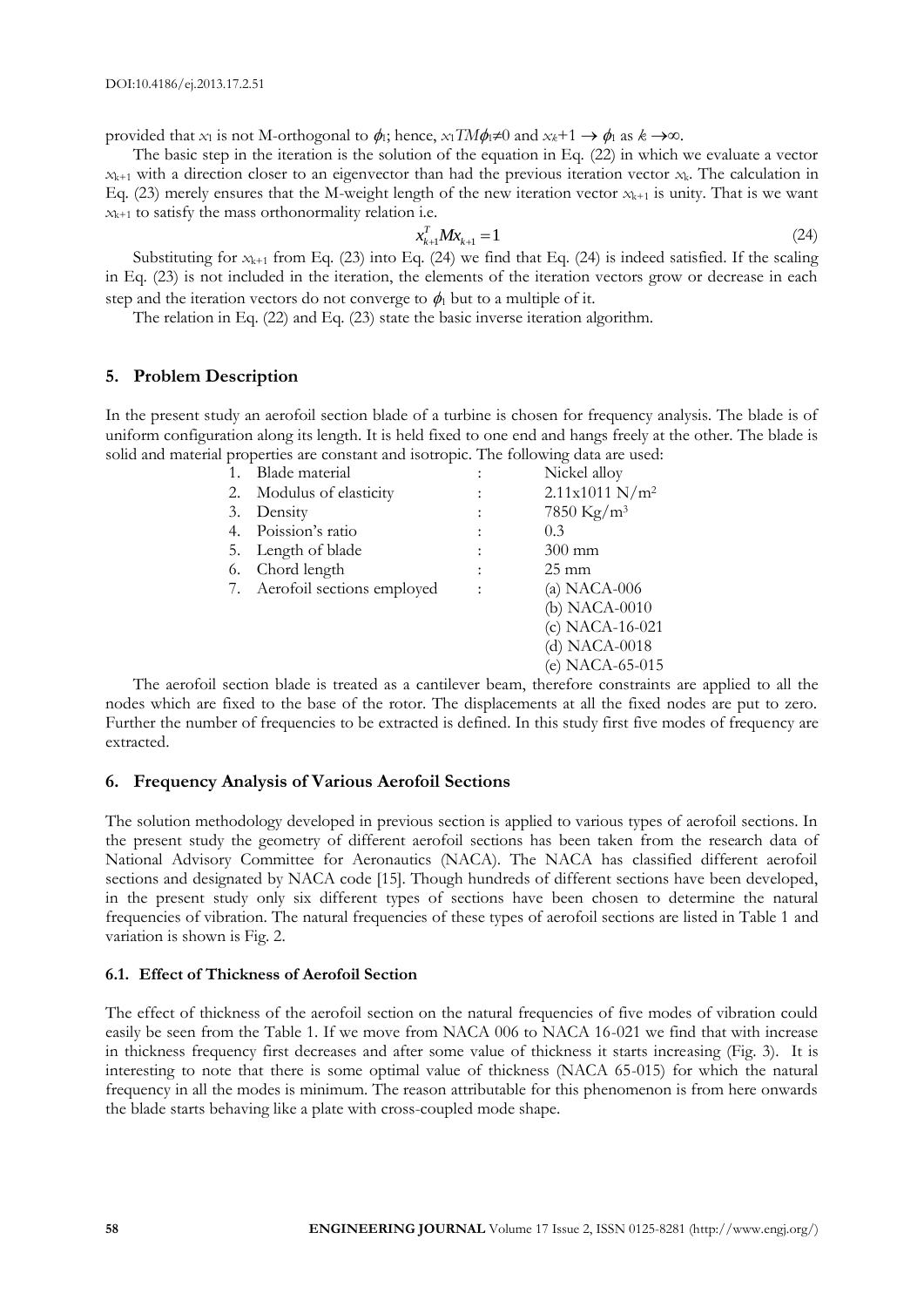| <b>Aerofoil Section</b> | <b>Natural Frequency (Hz)</b> |         |         |         |         |  |  |
|-------------------------|-------------------------------|---------|---------|---------|---------|--|--|
|                         | Modes                         |         |         |         |         |  |  |
|                         |                               | Н       | Ш       | IV      | V       |  |  |
| <b>NACA 006</b>         | 76.596                        | 177.982 | 489.479 | 607.47  | 1118    |  |  |
| <b>NACA 66-009</b>      | 62.603                        | 170.263 | 400.212 | 638.65  | 1070.88 |  |  |
| <b>NACA 0010</b>        | 49.992                        | 167.022 | 319.94  | 624.615 | 935.05  |  |  |
| NACA 65-015             | 41.44                         | 157.766 | 264.622 | 772.36  | 823.32  |  |  |
| <b>NACA 0018</b>        | 44.406                        | 166.156 | 284.38  | 832.303 | 907.059 |  |  |
| <b>NACA 16-021</b>      | 42.473                        | 164.154 | 272.222 | 798.48  | 1033.8  |  |  |

Table 1. Natural frequency of various aerofoil sections.



Fig. 2. Variation of vibration frequency with vibration modes.



Fig. 3. Variation of vibration frequency with blade profile.

### **6.2. Effect of Aspect Ratio**

The ratio of chord length to the length of blade is commonly referred as aspect ratio. In the present study the effect of aspect ratio on the natural frequency characteristics of various aerofoil sections has also been studied. The study is restricted to first two modes only as the turbine is expected to run in these frequency ranges. For this purpose the chord length has been fixed to 25 mm and the length has been taken as 100, 200, 300 and 400 mm.

The variation of natural frequency in fundamental mode for the different aspect ratios is listed in Table 2.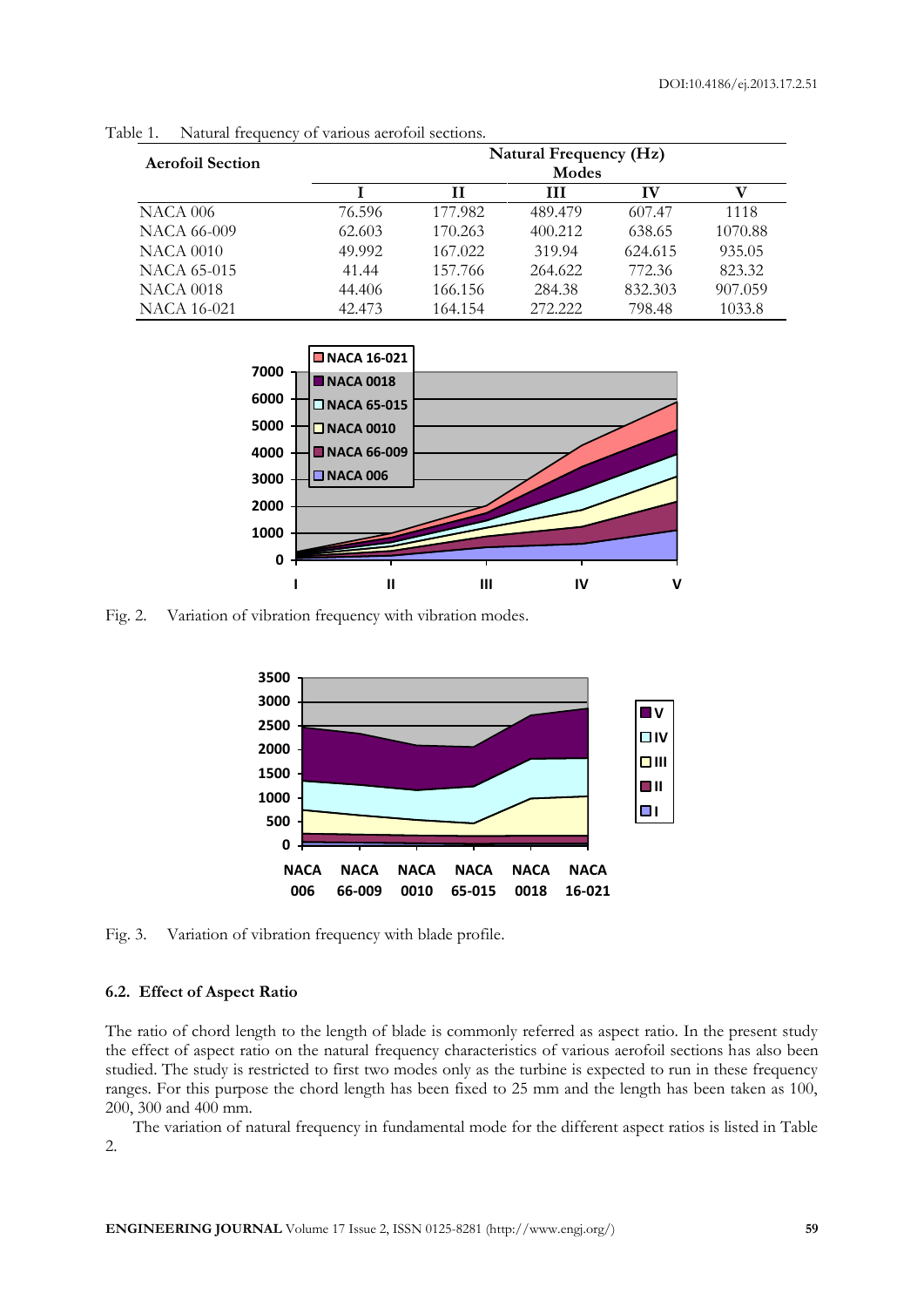#### DOI:10.4186/ej.2013.17.2.51

| <b>Aerofoil Section</b> | Frequency (Hz) in Fundamental Mode<br><b>Aspect Ratio</b> |        |        |         |  |
|-------------------------|-----------------------------------------------------------|--------|--------|---------|--|
|                         | 0.0625                                                    | 0.0835 | 0.125  | 0.25    |  |
| <b>NACA 0006</b>        | 57.12                                                     | 76.596 | 116.1  | 246.83  |  |
| <b>NACA 66-009</b>      | 46.66                                                     | 62.603 | 97.86  | 231.22  |  |
| <b>NACA 0010</b>        | 36.663                                                    | 49.992 | 80.564 | 211.433 |  |
| <b>NACA 65-015</b>      | 28.82                                                     | 41.423 | 74.46  | 206.232 |  |
| <b>NACA 0018</b>        | 29.22                                                     | 44.406 | 83.231 | 286.32  |  |
| <b>NACA 16-021</b>      | 26.332                                                    | 42.473 | 88.333 | 336.321 |  |

Table 2. Effect of aspect ratio natural frequency of fundamental mode.

Close look to the Fig.4 reveals that the natural frequency in fundamental mode of aerofoil section is increased to approximately 5 times when aspect ratio is increased from 0.0625 to 0.25. This is due to the fact that when aspect ratio increases, aerofoil section becomes stiffer; thereby increase in frequency is observed. However in NACA 16-021 and other blades the natural frequency in fundamental mode raises to more than 10 times. This sounds that NACA 16-021 blade is behaving like a plate.



Fig. 4. Variation of vibration frequency in fundamental mode with aspect ratio.

The effect of aspect ratio on the natural frequency of second mode for various blade sections is listed in Table 3.

| <b>Aerofoil Section</b> | Frequency (Hz) in Second Mode<br><b>Aspect Ratio</b> |         |         |          |
|-------------------------|------------------------------------------------------|---------|---------|----------|
|                         | 0.0625                                               | 0.0835  | 0.125   | 0.25     |
| <b>NACA 006</b>         | 107.12                                               | 177.982 | 378.76  | 1434.96  |
| <b>NACA 66-009</b>      | 100.663                                              | 170.233 | 367.53  | 1408.54  |
| <b>NACA 0010</b>        | 96.83                                                | 167.022 | 366.232 | 1351.23  |
| NACA 65-015             | 90                                                   | 157.726 | 348.52  | 1340.3   |
| <b>NACA 0018</b>        | 95.43                                                | 166.156 | 368.53  | 1434.26  |
| <b>NACA 16-021</b>      | 93                                                   | 164.154 | 366.633 | 1685.633 |

| Table 3. |  | Effect of aspect ratio natural frequency of second mode. |  |  |
|----------|--|----------------------------------------------------------|--|--|
|          |  |                                                          |  |  |

It is observed from Fig. 5 that the natural frequencies of practically all types of blade sections are increased ten to twenty folds with increasing aspect ratio, which clearly shows that behaviour of blade is like a plate instead of a beam. Therefore from the present study it can be safely concluded that for NACA-006, NACA-0010 and a few other types of blade sections the beam modelling approach is good approximation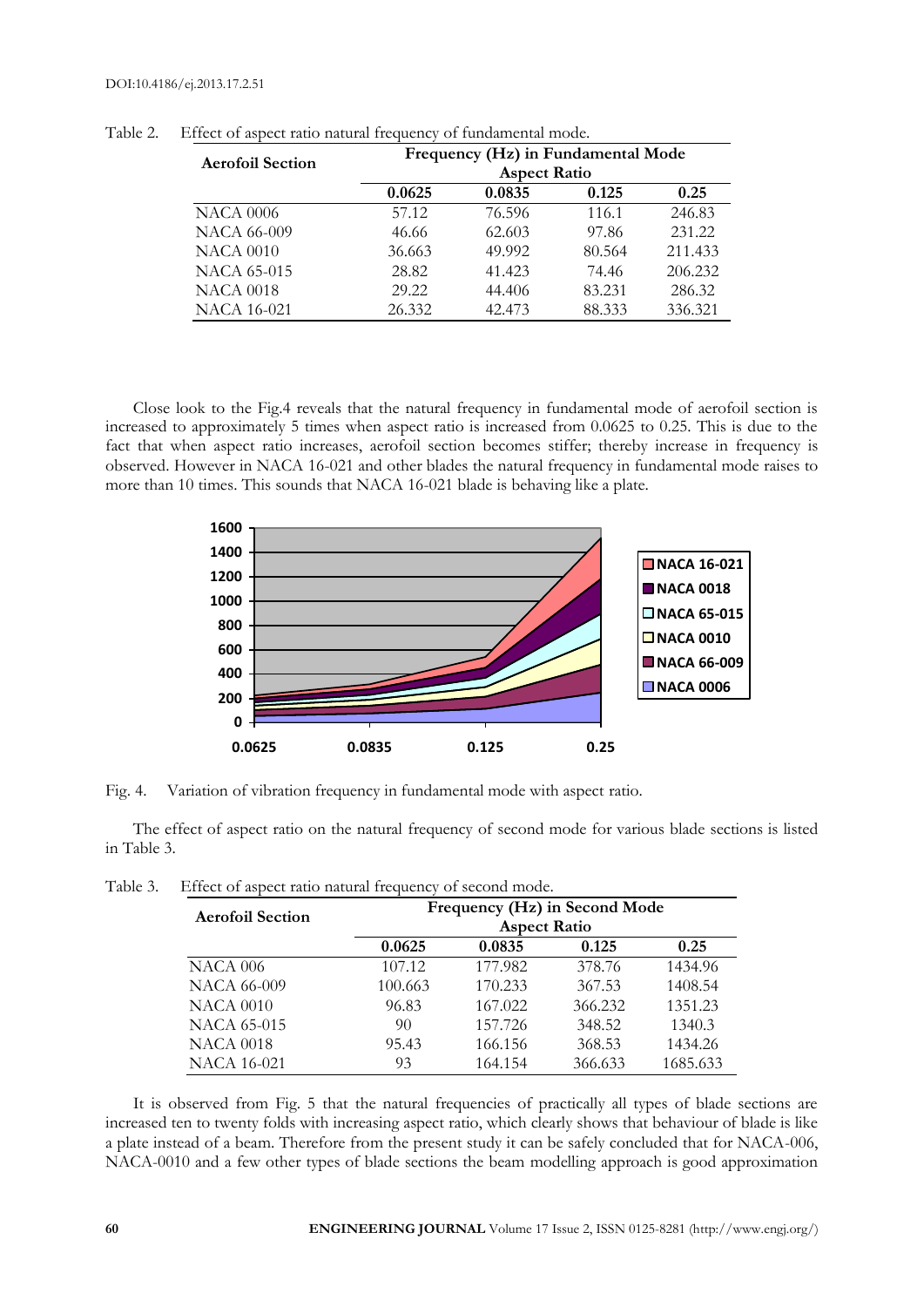for determining fundamental frequency however, when turbine operate at high speed i.e. near the second resonance condition, the blades starts behaving a plate which needs different modelling methodology.



Fig. 5. Variation of vibration frequency in second mode with aspect ratio.

#### **7. Conclusions and Future Work**

#### **7.1. Conclusions**

Based upon the studies conducted and reported in previous chapters, following major conclusions can be drawn:

- (1) It is observed that by increasing the value of aspect ratio, the natural frequency in all the modes is increased.
- (2) At higher values of aspect ratio some of the blade sections such as NACA-16-021 start behaving like a plate instead of a beam as the stiffness in cross coupled mode of vibration is found to be increased.
- (3) It is also concluded that, there is some optimum value of thickness at which the natural frequencies in fundamental and second mode of vibration are minimum.

#### **7.2. Future Work**

- (1) In the present study vibration behaviour of a single blade has been studied. It can be extended for a group of blades.
- (2) As observed from the present study that at some stage, aerofoil section blade starts behaving like a plate instead of a beam, therefore this requires developing a hybrid element, which can incorporate both types of behaviours of the blade.

# **References**

- [1] D. Afolbi, "The rogue failures of turbine blades," *ASME J. of Sound and Vibration*, vol. 122, pp. 158- 165, 1988.
- [2] E. Cranch and A. Adler, "Bending vibration of variable section beams," *ASME J. of Applied Mechanics*, vol.29, pp 103-108, 1956.
- [3] W. Carnegie, "Vibration of pre twisted cantilever blades: An additional effect of torsion," *ASME J. of Applied Mechanics*, vol. 176, pp. 315-319, 1962.
- [4] F. Sisto and A. T. Chang, "A finite element method for vibration analysis of twisted blades based on beam theory," *AIAA J.*, vol. 22, pp. 1646-1651, 1984.
- [5] D. Rosard and P. Lester, "Natural frequency of twisted cantilever beam," *ASME J. of Applied Mechanics*, pp. 241-244, Jun. 1999.

**ENGINEERING JOURNAL** Volume 17 Issue 2, ISSN 0125-8281 (http://www.engj.org/) **61**